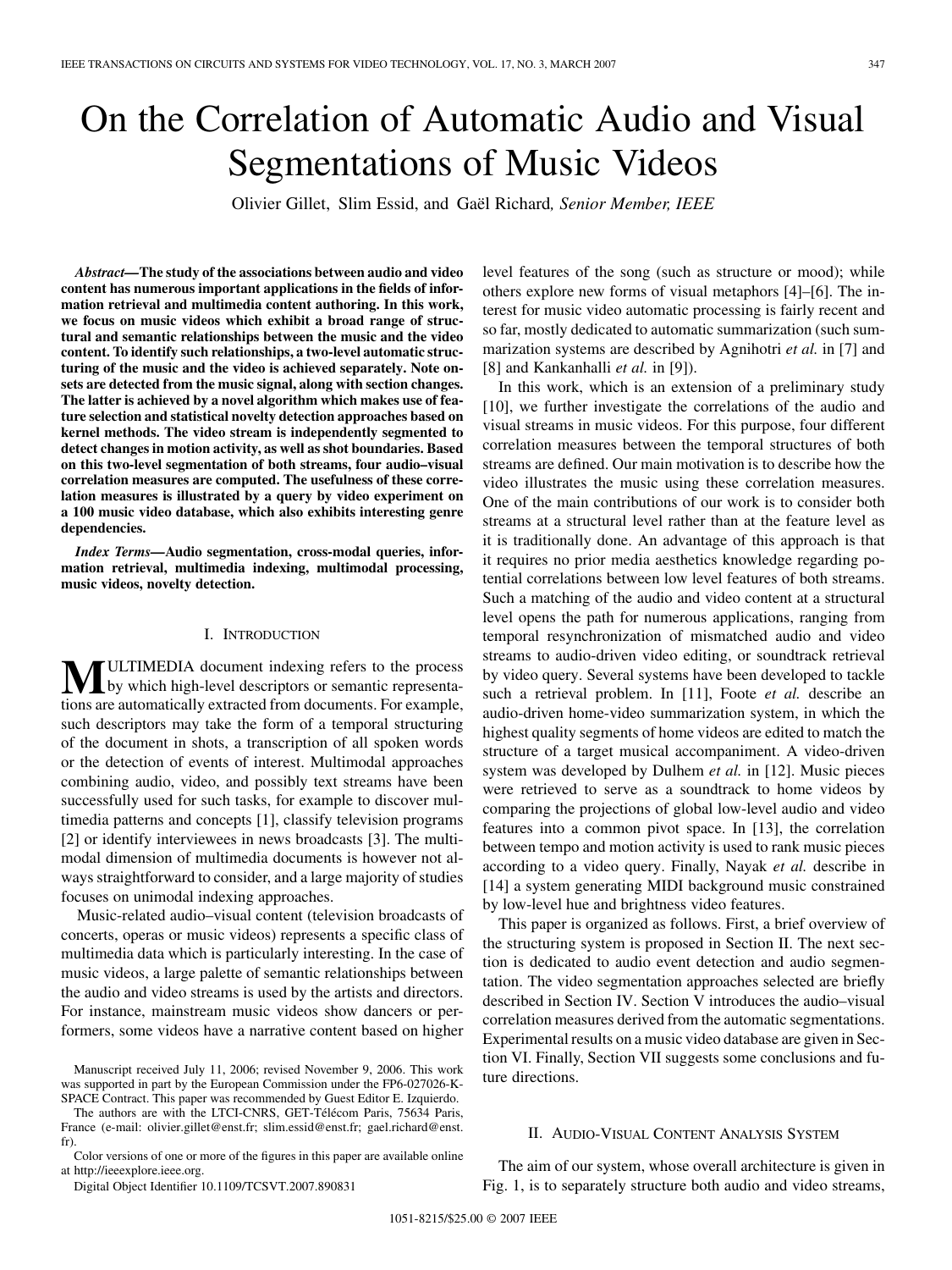<span id="page-1-0"></span>

Fig. 1. Overview of the audio–visual content structuring system.

at two semantic levels, in order to measure the correlations between these structures. Hence, we try to characterize the synchrony of significant events and changes in the music and the accompanying images. This section defines in detail which events and changes are detected.

Some of the most salient events in music signals are note or chord changes. Thus, an efficient mid-level temporal structuring of a music piece can be achieved by detecting the onsets of such events which coarsely capture the rhythmic properties of the music. Since onset detection is a fundamental component of automatic music transcription and beat tracking systems, many approaches have been proposed to solve this problem (refer to [\[15\]](#page-8-0) for a tutorial on the topic).

Likewise, the events of interest to be extracted from the video include rapid movements such as dance steps, movements of musicians or any action sequence. Such events can be efficiently detected by means of motion activity detectors [\[16\]](#page-8-0).

At a higher level, a music piece can be temporally segmented in sections, characterized by distinct dynamic, tonal or timbral properties and corresponding to the musical structure of the piece, i.e., choruses, verses, fill-ins, etc. This problem is traditionally solved by computing a self-similarity matrix of the signal, and identifying large blocks within it, or by detecting boundaries between adjacent signal frames (such approaches are illustrated in [\[17\]](#page-8-0), [\[18\]\)](#page-8-0). A very interesting alternative approach consists in using novelty detection methods which allow for determining boundaries between homogenous temporal segments. In this paper, this approach is further developed and a number of recent novelty detection methods are evaluated on this task.

At a higher level, the video stream is segmented into shots. In fact, shot changes events are semantically important in the sense that they may be correlated with the rhythm or section changes in the music. Shot detection is a topic that is widely studied. A review of state-of-the-art methods which had been evaluated in the latest TRECVID campaign, can be found in [\[19\].](#page-8-0)

These four segmentation processes produce detection functions (represented in Fig. 1) ideally exhibiting peaks whenever an event or section change is detected. The detection functions can be thresholded to obtain the temporal location of salient events and segment boundaries, or directly considered to measure correlations.

The following sections present the algorithms used to perform the aforementioned mid-level and high-level structuring, for both the audio (Section III) and the video [\(Section IV](#page-4-0)) content.

#### III. AUDIO PROCESSING

#### *A. Audio Event Detection*

Earlier methods for audio event detection in musical signals were solely based on the amplitude envelope of the waveform. It is now widely accepted that a more robust detection is achieved when the signal is first split into several frequency channels. However, there is no consensus on an optimal frequency decomposition for onset detection even if in most of the earlier studies a rather limited number of bands is used—for instance, the systems described in [\[20\]](#page-8-0) and [\[21\]](#page-8-0) use, respectively, 6 and 21 bands.

The onset detector implemented in this work is described in [\[22\]](#page-8-0). In order to accurately detect changes in the frequency content of the audio signal, a large number of frequency bands is used, in combination with the spectral energy flux (SEF) intro-duced in [\[23\]](#page-8-0). Firstly, the input signal  $x(n)$  (where n is discrete time) is decomposed into 512 frequency channels using short-term Fourier transform (STFT), resulting in the so-called spectrogram  $X(m, k)$ , m being a time frame index, and  $k \in$  $[0 \dots 511]$  the frequency bin index. For each frequency bin k, the real, positive signal  $|X(m, k)|$  is low-pass filtered and its dynamic range is compressed, resulting in a perceptually plausible power envelope. Then, its derivative is computed by applying an optimal finite impulse response (FIR) differentiation filter, resulting in the spectral energy flux.

Finally, a detection function  $d_o(m)$  is obtained by summing the SEF from each channel. This detection function typically exhibits sharp peaks at note onsets, chord changes or percussive events, and can be thresholded to obtain note onset times. In our case, we directly use  $d_o(m)$  to investigate the correlations between audio and visual segmentations (see [Section V\)](#page-5-0).

## *B. Audio Section Change Detection*

Audio section changes are discovered using a novelty detection module, based on statistical approaches, which use an efficient selection of audio features. We start by explaining how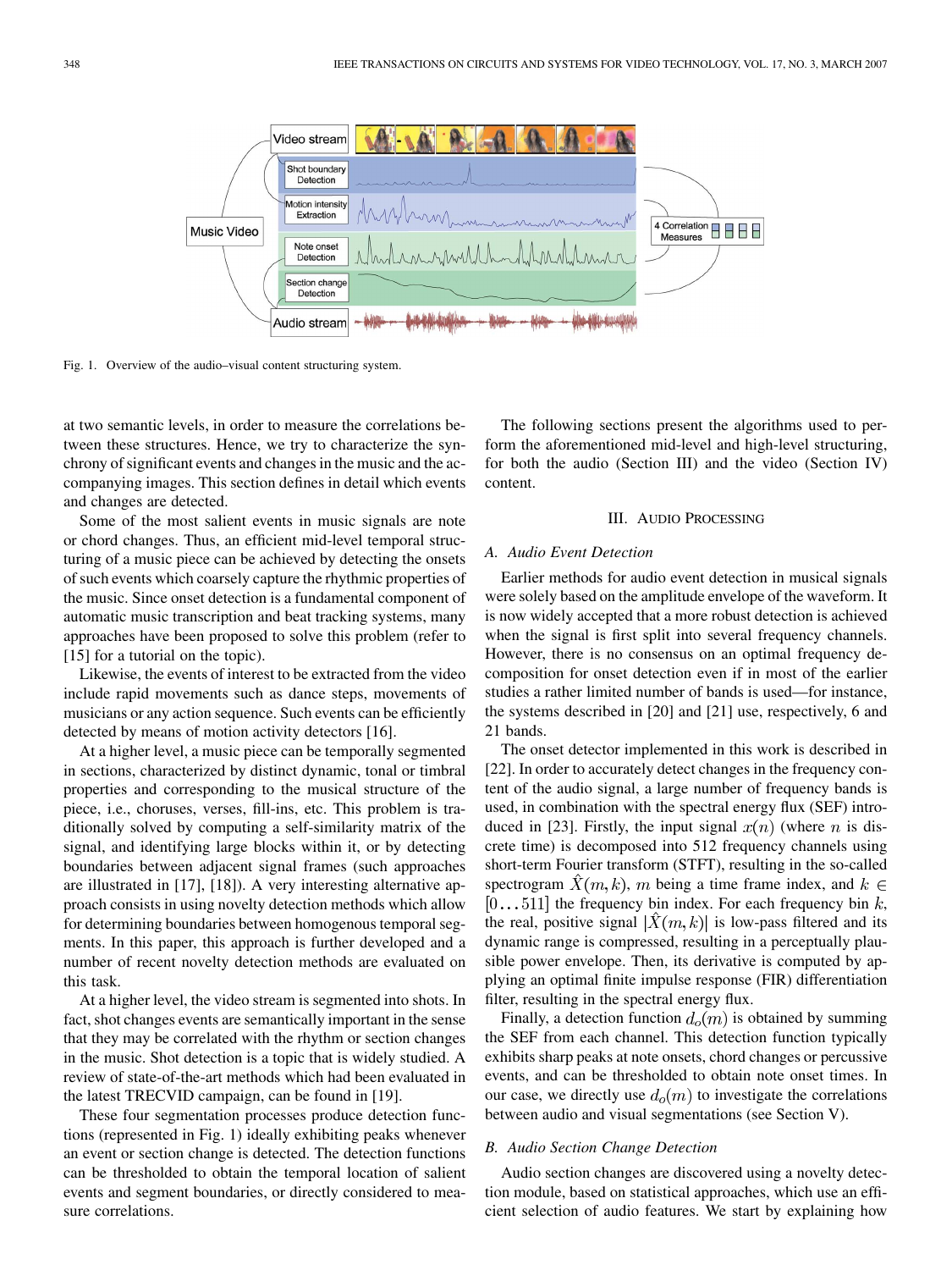<span id="page-2-0"></span>these features are obtained, then briefly describe the various novelty detection techniques which we examined as well as the common framework in which they are used.

*1) Feature Extraction:* 70 candidate features are considered for this task. They are extracted over rather long windows of a 2-s length. Using long windows allows us to compensate for periodic and rhythmic variations of the features, hence model long-term phenomena. High overlap is kept between successive windows, as 8 frames are computed per second, in order to gather a large amount of data and increase the temporal accuracy of the decisions. The resulting representation is noted  $X_f(m)$ , where m is the frame index and f the feature index.

The features which were examined are briefly described hereafter. Interested readers are referred to [\[24\]](#page-8-0) for a more detailed description.

*a) Spectral Features:* The spectral features include the following.

- Pitch class features [\[25\]](#page-8-0). These features describe the distribution of energy in 12 frequency bins corresponding to the 12 pitch classes of the equal-tempered scale.
- A subset of features is obtained from the statistical moments, namely the spectral centroid (from the first order moment), the spectral width (from the second order moment), the spectral asymmetry defined from the spectral skewness, and the spectral kurtosis describing the peakedness of the spectrum.
- Octave band signal intensities (OBSI) are computed to capture in a rough manner the power distribution of the different harmonics of a musical sound without resorting to pitch-detection techniques. Using a filterbank of overlapping octave band filters, the log energy of each subband (OBSI) and the logarithm of the energy ratio of each subband sb to the previous subband  $sb - 1$  (OBSIR) are measured [\[26\]](#page-8-0).

*b) Cepstral Features:* Mel-frequency cepstral coefficients (MFCC) are extracted [\[27\]](#page-8-0) to serve as an estimate of the spectral envelope of the signal.

*c) Temporal Features:*

- Zero crossing rates (ZCR) are extracted to help discriminating periodic signals (small ZCR values) from noisy signals (high ZCR values).
- The variance, skewness and kurtosis of the waveform over each observation window are measured. The same moments, along with the average, are also computed from the amplitude envelope of the waveform. To obtain the amplitude envelope, we first compute the modulus of the complex envelope of the signal, then filter it with a low-pass filter (which is the decreasing half of a 20 ms Hanning window). Such amplitude envelope features aim at modeling the rhythmic content.

*d) Perceptual Features:* Three perceptual features are extracted: the relative specific loudness (Ld) which corresponds to the loudness in each Bark band, the sharpness (Sh)—as a perceptual alternative to the spectral centroid based on specific loudness measures—and spread (Sp), which is the distance between the largest specific loudness and the total loudness [\[24\].](#page-8-0)

*2) Feature Selection:* Feature selection arises from data mining problems where a subset of  $d$  features are to be selected from a larger set of  $D$  candidates, the selected subset being required to include the *most efficient* features. This issue has been extensively addressed in the statistical machine learning community [\[28\], \[29\]](#page-8-0) and used for various classification tasks.

Nonsupervised feature selection techniques such as [\[30\]](#page-8-0) simply aim at reducing the redundancy between features—*efficient* features are in this case the minimal, nonredundant subset that entirely describes the data. In supervised classification problems, when the classes are initially well defined, the features considered as *efficient* are generally the ones yielding the best classification performance. In these problems the selection criterion is hence related to the ability of the features to discriminate the considered classes. While our novelty detection problem is not a classification problem *per se*, this discriminative approach is still valid: we aim at extracting a set of features that will discriminate frames from two distinct sections, but not frames drawn from the same section. In other words, we can consider that pairs of adjacent audio sections are two distinct classes to discriminate.

Thus, we use the following semi-supervised approach.

- First, a hold-out set of music signals is manually segmented according to their structure.
- Then, each segment boundary in every signal is considered to define a biclass classification problem—considering the "past data class" and the "future data class" related to each boundary.
- For each biclass problem  $\Pi_i$  defined as above, we apply a supervised feature selection procedure. We chose to use a simple approach, based on Fisher's linear discriminant algorithm (LDA) [\[31\]](#page-8-0), which computes the relevance of each candidate feature using the weights estimated by the LDA. In fact, extensive experimentation had been carried out in previous work [\[32\]](#page-8-0) comparing various feature selection techniques, which motivated this choice. Both "filter" algorithms (which use the initial set of features intrinsically), and "wrapper" algorithms (which relate the selection procedure to the performance of the classifiers considered) had been envisaged. Hence, we worked out that very simple filter algorithms, particularly LDA selection, always produce appropriate subsets of features with the advantage of being computationally inexpensive.
- The previous step yields several possible subsets of selected features (one subset per biclass problem  $\Pi_i$ ). We then rely on a voting procedure to produce a unique subset of selected features to be used for segmenting all signals: each time a given feature is found in the subset of selected features for problem  $\Pi_i$ , it receives a vote, then features are ranked again with respect to the number of votes they received.

Thirty-two features have thus been kept from the original set of 70 candidates. This target number of features has been selected after testing on the hold-out set. For validation purposes, we divided our music signal database in two parts (each amounting to 50% of the total size of the database) and performed the feature selection procedure described above on each part—one part being considered as a hold-out set for the other in the evaluation stage. The selected features in both hold-out sets were the same, which suggests that the best feature set ob-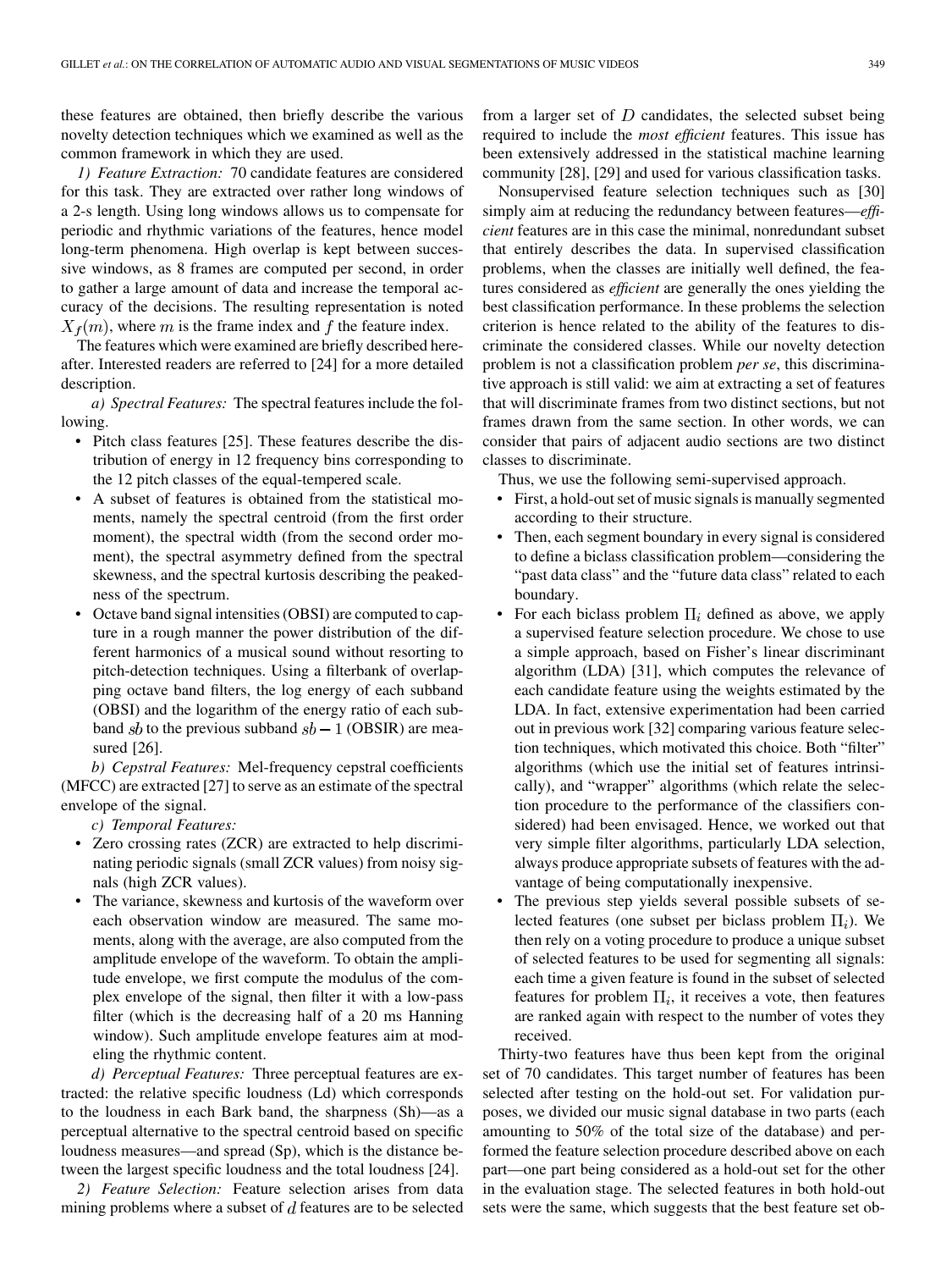| <b>Features</b> group | Selected features | Total number of features |
|-----------------------|-------------------|--------------------------|
| Pitch class           |                   | 12                       |
| Spectral moments      |                   |                          |
| <b>OBSI</b>           |                   |                          |
| <b>MFCC</b>           | 3                 | 13                       |
| <b>ZCR</b>            |                   |                          |
| Waveform moments      |                   |                          |
| Envelope moments      |                   |                          |
| Perceptual            | 13                | 26                       |

TABLE I SELECTED FEATURES

tained (and given in Table I) is quite stable. We, therefore, used it in the evaluation of novelty detection algorithms, as described hereafter.

*3) Novelty Detection Techniques:* The novelty detection problem can be stated as follows: given a set of reference examples, decide whether a set of observations is generated by the same process as the one underlying the reference examples. The segmentation of observation sequences is an instance of this problem. In fact, deciding whether or not a section change occurs at time  $t_0$  is akin to deciding whether the observations at time  $t > t_0$  (future data set) are novel with respect to the observations at time  $t < t_0$  (past data set). In practice, only a limited number of observations are considered for the past and future data sets. All the novelty detection approaches used in this work are thus based on this same problem formulation: a sliding window  $W(m_0)$  of length  $2L + 1$  centered at frame  $m_0$  is observed.  $m_0$  is considered as a good candidate for being a segment boundary if the content of the future data set  $S_2(m_0) = \{X(m), m \in [m_0, m_0 + L]\}$ is novel relatively to the content of the past data set  $S_1(m_0) = \{X(m), m \in [m_0 - L, m_0]\},$  where  $X(m)$  is the feature vector measured on frame  $m$ . To simplify notations, the past and future windows, for a given value of  $m_0$  will be simply referred to as  $S_1$  and  $S_2$ , the underlying probability distributions as  $P_1$  and  $P_2$ , the entire window as W, the feature vector as  $X$ .

Solutions to the novelty detection problem typically differ in the class of models used for estimating the distributions  $P_1$ and  $P_2$ ; and in the criterion used to compare them. The three methods given here illustrate this variety of solutions.

*a) Bayesian Information Criterion (BIC):* Being a classical model or order selection criterion, the BIC has been widely used in speech/music or speakers segmentation problems [\[33\]](#page-8-0), [\[34\]](#page-8-0). Hence, it will be considered here as a baseline algorithm.

We assume the elements of  $S_i$  to be distributed according to  $P_i$  if the considered value of  $m_0$  is a segment boundary, otherwise (if  $m_0$  is not a segment boundary), the elements of the entire observation window  $W$  are assumed to be distributed according to a single distribution  $P$ .

In the case of Gaussian distributions, the BIC variation between the two models can be expressed as

$$
\Delta \text{BIC} = \frac{1}{2} \left( (2L + 1) \log |\Sigma| - L \left( \log |\Sigma_1| - \log |\Sigma_2| \right) - \kappa \right)
$$

where the covariance matrices  $\Sigma_i$  and  $\Sigma$  are, respectively, estimated from  $S_i$  and W. Since we are only interested in finding

local maxima of  $\triangle BIC$ , the constant  $\kappa$  does not need to be explicited here.

*b) Novelty Detection With One-Class Support Vector Machines:* One-class support vector machines (SVM) aim at identifying a region of the feature space in which most of the data points lie. This is obtained by finding the hyperplane that separates the data from the origin with maximum margin [\[35\]](#page-8-0).

Two different novelty detection approaches based on oneclass SVM are considered in this work: the first is based on a likelihood ratio test [\[36\]](#page-8-0) and the second is the so-called kernel change detection (KCD) approach [\[37\].](#page-8-0) We will only explain how the novelty detection criteria are computed in each case. For further details on these techniques, we refer the reader to [\[35\]–\[37\].](#page-8-0)

A likelihood ratio test can be defined as

$$
R = \frac{\prod_{X \in S_1} P_1(X) \prod_{X \in S_2} P_2(X)}{\prod_{X \in W} P_1(X)} = \frac{\prod_{X \in S_2} P_2(X)}{\prod_{X \in S_2} P_1(X)} > t.
$$

Hence, estimates of  $P_1$  and  $P_2$  are needed in order to perform this test, which can be easily deduced from the SVM algorithm solution  $\{\eta_i, \alpha_m^i\}$ , according to

$$
\hat{P}_i(X) = \exp\left(\sum_m \alpha_m^i K\left(X, X^i(m)\right) - \eta_i\right)
$$

where  $\eta_i$  is a threshold,  $\alpha_m^i$  are Lagrange multipliers,  $(X^i(m))_m = S_i$  are the vectors of the training set, and  $K$  is a reproducing kernel.

The numerator of  $R$  indicates how well the 1-class SVM algorithm fits its own training set, and is expected to be close to one. Hence, the detection criterion can be simplified as

$$
R' = \frac{1}{\prod_{X \in S_2} \hat{P}_1(X)} > t.
$$

Let  $\mathbf{K}_{ij}$  be the kernel matrix with elements  $K(X^i(m), X^j(l))$  at the mth row and lth column, with  $(i, j) \in \{1, 2\} \times \{1, 2\}$  and  $X^i(m)$  the mth training vector of the set  $S_i$ . The KCD approach is based on a dissimilarity measure that can be seen as a ratio of *inter-class scatter* to *intra-class scatter* in the transformed space induced by the kernel. This dissimilarity is defined as follows:

$$
D = \frac{c_1 c_2}{\widehat{c_1 p_1} + \widehat{c_2 p_2}}
$$

where

and

$$
\widehat{c_1c_2} = \arccos\left(\frac{\boldsymbol{\alpha}_1^T\mathbf{K}_{12}\boldsymbol{\alpha}_2}{\sqrt{\boldsymbol{\alpha}_1^T\mathbf{K}_{11}\boldsymbol{\alpha}_1}\sqrt{\boldsymbol{\alpha}_2^T\mathbf{K}_{22}\boldsymbol{\alpha}_2}}\right)
$$

$$
\widehat{c_i p_i} = \arccos\left(\frac{\eta_i}{\sqrt{\mathbf{\alpha}_i^T \mathbf{K}_{ii} \mathbf{\alpha}_i}}\right), \quad i \in \{1, 2\}
$$

It is worth mentioning that it is not necessary, for both methods, to run the 1-class SVM algorithm entirely over each new observation window. In fact, since  $S_1(m_0)$  and  $S_1(m_0+1)$ share  $L$  data points in common, one can merely remove the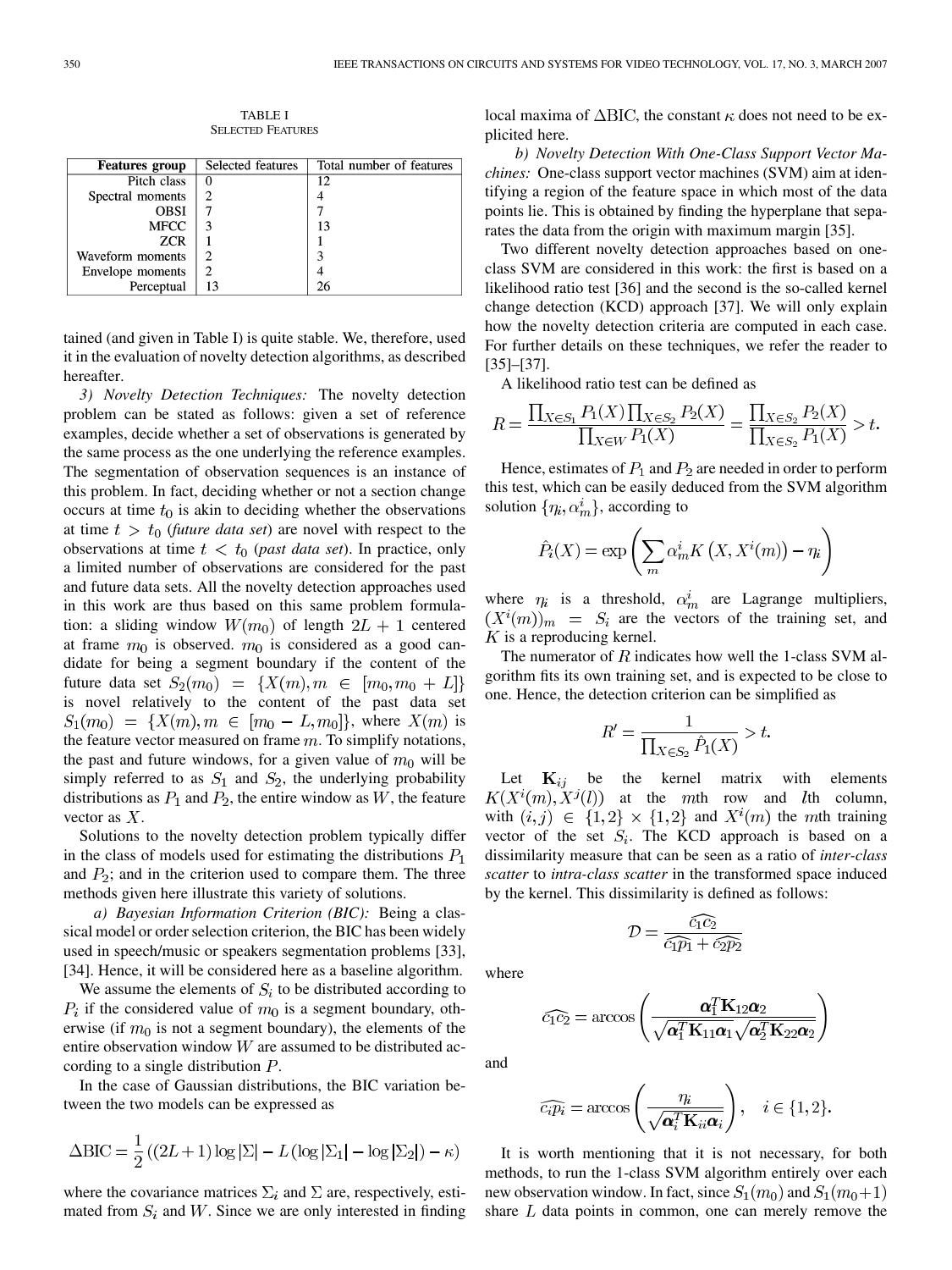<span id="page-4-0"></span>outgoing points from the set of support vectors (if necessary), and perform the optimization starting with the existing set of support vectors. Furthermore, both expressions  $D$  and  $R$  only depend on the set of support vectors and the corresponding Lagrange multipliers. These two observations allow us to achieve a substantial reduction of the computational load.

*c) Probabilistic Distances:* Another way of detecting segment boundaries is by using a relevant distance between the data points in  $S_1$  and  $S_2$ . We expect these boundaries to be characterized by a higher distance. For the sake of robustness we consider probabilistic distances between the estimates of the distributions  $\hat{P}_1$  and  $\hat{P}_2$ . Many such distances can be considered among which we chose the Bhattacharya distance and the Kullback-Leibler divergence (mainly due to the resulting simplification in the following computations).

While these distances admit analytical expressions whenever the probability densities are Gaussian, computing them can be otherwise a difficult problem since it requires performing heavy numerical integrations [\[38\]](#page-8-0). In fact, in the Gaussian case, the distances can be expressed as functions of the means and covariance matrices of the multivariate Gaussian densities describing, respectively, class 1 and class 2 in  $\mathbb{R}^D$ . Nevertheless, it would be highly suboptimal, in our case, to assume that the original class observations follow Gaussian distributions since we deal with data with a nonlinear structure. Fortunately, if this data is mapped from the original space to a reproducing kernel Hilbert space (RKHS) [\[35\],](#page-8-0) it is reasonable to assume it to be Gaussian in the RKHS [\[38\]](#page-8-0).1 Thus, a robust estimation of the needed probabilistic distances can be derived using analytical expressions provided that a proper estimation of the means and covariance matrices in the RKHS can be obtained. The strength of such an approach resides in that there is no need for explicitly knowing either the structure of the original probability densities or the nonlinear mapping to be used. Interested readers are referred to [\[38\]](#page-8-0) for further details.

*4) Normalization and Thresholding:* Because of their large dynamic range, the novelty detection functions  $d(m)$ , output of the BIC, 1-class SVM or probabilistic distance algorithms need further processing to ease section change detection. Two nonlinear filters are applied to them: firstly, the detection function  $d(m)$  is detrended by removing a median-filtered version of itself. A window size of  $M_l$  is used for this median filter. Then, local variations in peaks amplitude are compensated by dividing the resulting detrended detection function  $d_d(m)$  by a standard-deviation filtered version of itself

$$
d_c(m) = \frac{d_d(m)}{\text{std}\left[d_d\left(m - \frac{M_l - 1}{2}\right), \dots, d_d(m), \dots, d_d\left(m + \frac{M_l - 1}{2}\right)\right]}
$$

Local maxima above a given threshold  $\tau$  in the function  $d_c(m)$  indicate section changes. Such local maxima can be easily identified by defining the following "top-hat" function  $d_t(m) = \max[d_c(m-((M_s-1)/2)), \ldots, d_c(m), \ldots, d_c(m))$  $((M<sub>s</sub> - 1)/2)), \tau$  and by detecting a section boundary whenever  $d_t(m) = d_c(m)$ . Practically, this detection process is such that the length of the detected sections lies within the range  $[M_s, M_l]$ . Therefore, we used in this work  $M_s = 40$  frames (5) s); and  $M_l = 360$  frames (45 s), which correspond to minimum and maximum section lengths observed in our database.

## IV. VIDEO PROCESSING

#### *A. Detection of Video Event Onsets*

The mid-level structuring of the video stream consists in identifying the onset times of significant changes in motion. Such changes can correspond, in the case of music videos, to musicians movements to play notes, to dance moves, or to action sequences. While video tracking systems are available for specific music related activities such as drumming [\[39\]](#page-8-0) or dancing [\[40\],](#page-8-0) these systems only work in well-controlled environments, with fixed cameras—which make them unsuitable for overall motion analysis in generic music videos. Thus, lower-level general-purpose motion features are used, based on the MPEG-7 motion activity descriptor [\[16\].](#page-8-0)

Motion vectors are available from the P- (predicted) frames of MPEG video streams. Motion vectors associated with nontextured blocks, on which motion estimation is inaccurate, are discarded. The motion vector field is smoothed by a  $3 \times 3$  median filter. Then, we extract a motion activity feature, corresponding to the standard deviation of the motion vectors' magnitude. The use of standard deviation increases the robustness of this feature to continuous motion components induced by camera motions (such as panning). Finally, changes in this motion feature are detected by using a differentiating filter, resulting in a detection function  $d_m(m)$ .

#### *B. Detection of Shot Boundaries*

At a higher level, the video stream is segmented in shots. State-of-the-art algorithms for this task are reviewed in the latest (2005) annual TRECVid evaluation report [\[19\].](#page-8-0)

In the case of music videos, the shot boundary detection is greatly simplified by the fact that transitions between shots are mostly cuts: we have observed in a 30 music videos subset of our corpus that 91% of the transitions are cuts. Moreover, as we ultimately aim at correlating the video and audio streams, false positives in cut detection such as flashing lights and fast lighting changes are tolerable, as these effects are often beatsynchronous, and are thus worth being detected. By contrast, dissolves and fades are less localized in time, and thus harder to correlate with audio events.

Consequently, we use a simple cut detection system based on the distance of color and luminosity features between adjacent frames. Three 16-bins histograms are computed for each frame, from the Y, U and V components. This results in a 48 features vector  $X(m)$  for each frame. The shot boundary detection function is defined as

$$
d_s(m) = ||X(m) - X(m-1)||_1 = \sum_{q=1}^{48} |X_q(m) - X_q(m-1)|
$$

<sup>&</sup>lt;sup>1</sup>This assumption is the basis of methods such as kernel-PCA or kernel-Fisher discriminant analysis.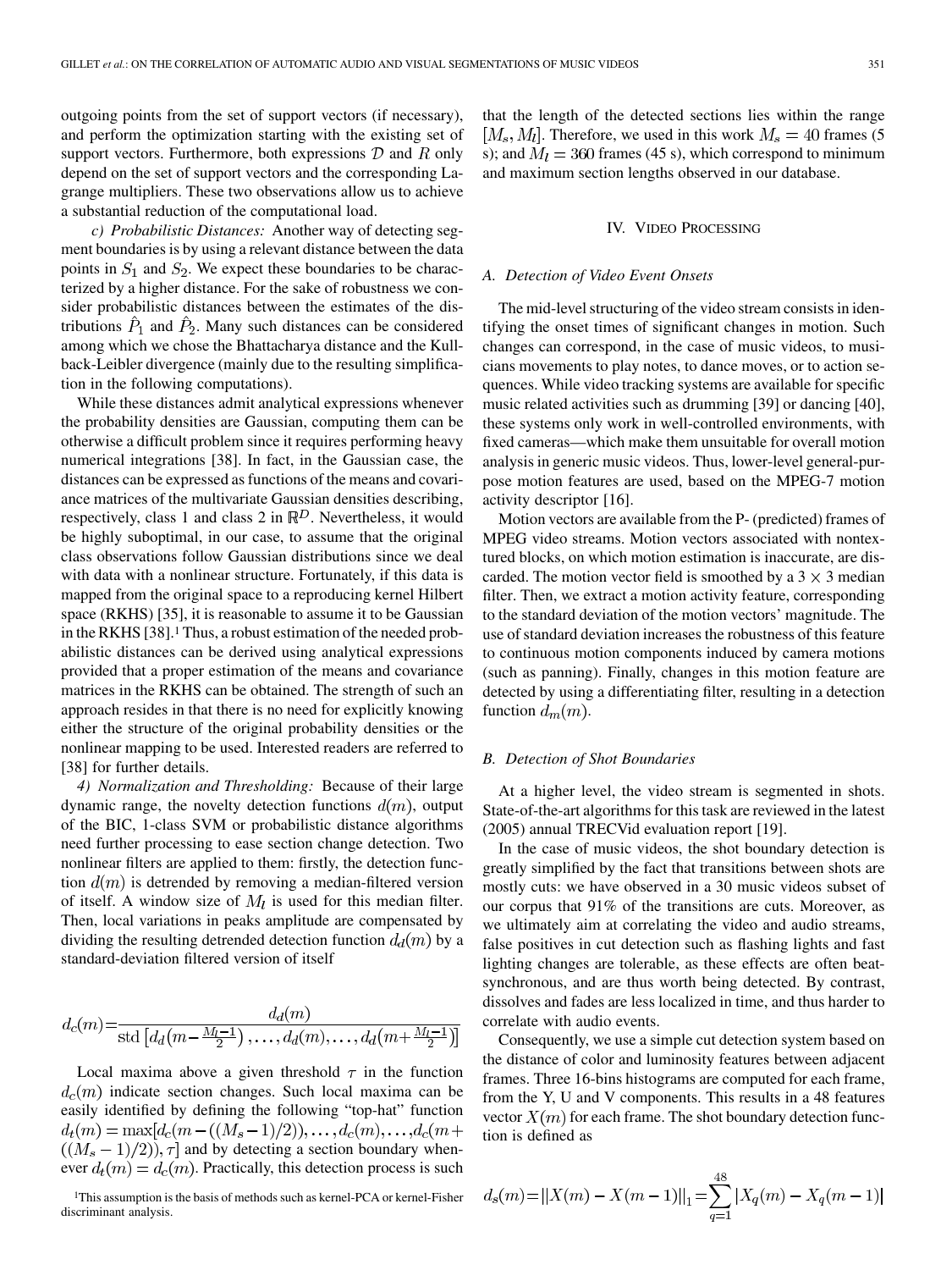#### V. AUDIO–VISUAL CORRELATION MEASURES

## <span id="page-5-0"></span>*A. Overview*

A possible procedure to correlate the structure of the video and audio streams could be to match the corresponding segmentations—for example by computing an edit distance between them (possibly by counting the number of split or merge operations), or by counting the number of changes occurring simultaneously in both streams. However, we did not follow this approach for several reasons. Firstly, it requires the definition of a decision threshold for each detection function, which can suppress meaningful section changes. Secondly, it does not take into account the salience of each event.

For these two reasons, we decided to directly correlate the detection functions, rather than the structures extracted from them. Thus, we consider the note onset detection function  $d_o(m)$ , the detrended section change detection function  $d_c(m)$ , the shot boundary detection function  $d_s(m)$ , and the motion activity changes function  $d_m(m)$ . All these detection functions are centered, normalized by their standard deviations and converted to a common sampling rate (25 Hz, which corresponds to the frame rate of the videos used in the experiments).

#### *B. Time Warping*

We aim at characterizing whether changes in the audio stream and video stream—be it at a mid- or high-level—are perceived as simultaneous. This problem is thus equivalent to verifying whether peaks in the audio and video change detection functions occur simultaneously. However, changes perceived as simultaneous are not necessarily perfectly synchronized, due to the filters used in the computation of the detection functions; or imprecisions in the editing. Thus, prior to the computation of the correlation measures, the audio and video detection functions are aligned by means of the classical dynamic time warping (DTW) algorithm [\[41\]](#page-8-0) to maximize the simultaneity of their peaks. The DTW is constrained to only search for alignment paths in the neighborhood of the diagonal (upper and lower diagonals). That is to say, only audio and video events differing by less than 2 frames (80 ms) are matched and thus considered as simultaneous.

## *C. Correlation Measures*

Various statistical or information-theoretic measures can be used to correlate two detection functions  $a(m)$  and  $b(m)$ . We can assume that  $a(m)$  and  $b(m)$  are sequences of independent realizations of a random variable  $A$  and  $B$ , and consider:

• Pearson's correlation, defined as

$$
\rho(A, B) = \frac{\mathbb{E}[(A - \mathbb{E}[A])(B - \mathbb{E}[B])]}{\sqrt{\mathbb{E}[(A - \mathbb{E}[A])^2]\mathbb{E}[(B - \mathbb{E}[B])^2]}}
$$

where  $E$  is the statistical expectation.

• Mutual information, defined in the discrete case as

$$
I(A, B) = \sum_{a} \sum_{b} P(A, B) \log \frac{P(A, B)}{P(A)P(B)}
$$

To allow the computation of this quantity, the values of  $a(m)$  and  $b(m)$  are discretized into 32 bins, using a standard histogram procedure.

Since both streams are segmented at two levels (onsets and sections for audio, motion and shots for video), four correlations can be defined. For each of them, out of the two possible measures—Pearson's correlation and mutual information—we selected the one that maximized the performance of our system for the retrieval experiment in [Section VI-B.](#page-6-0)

Thus, the four audio–visual correlations measures used are the following:

$$
C_{\text{onsets/shots}} = \rho(d_o, d_s) \tag{1}
$$

$$
C_{\text{sections/shots}} = \rho(d_c, d_s) \tag{2}
$$

$$
C_{\text{onsets/motion}} = I(d_o, d_m) \tag{3}
$$

$$
C_{\text{sections/motion}} = \rho(d_c, d_m). \tag{4}
$$

### VI. EXPERIMENTAL RESULTS

## *A. Evaluation of the Audio Section Segmentation*

As the audio segmentation system introduced in [Section III-B](#page-1-0) is novel, it is subjected in this section to an independent evaluation. A database of 100 full-length pop music signals, (60 of them having been used in our previous work [\[10\]\)](#page-8-0) has been manually segmented. This database is subsequently referred to as Music-100.

Detection functions are computed for all the signals, with the features set given in [Section III-B1](#page-2-0). The 100 detection functions are thresholded as described in [Section III-B4](#page-4-0) with 70 different values of  $\tau$  ranging from  $-2$  to 5. Detected segment boundaries are classified as correct if they occur within a 4-s time window centered at each ground-truth segment boundary. Standard precision and recall scores are thus computed for each value of  $\tau$ , yielding the curves in [Fig. 2](#page-6-0)

$$
Precision = \frac{Number of correctly detected boundaries}{Total number of detected boundaries}
$$
  
Recall = 
$$
\frac{Number of correctly detected boundaries}{Number of boundaries to be detected}
$$
  
F-measure = 
$$
\frac{2 \cdot precision \cdot recall}{precision + recall}
$$
.

Additionally, F-measure scores are computed with this last expression for a fixed value of  $\tau = 1$ , and given in [Table II](#page-6-0). The best results are obtained with the method based on Bhattacharya distance in RKHS. The kernel change detection algorithm and KL-divergence methods are less accurate for a given range of recall rates. The results obtained with the BIC are significantly worse. This can be explained by the fact that this criterion relies on the hypothesis that the data is Gaussian, which is not valid in our case. Using mixtures of Gaussians (GMM) to model the future and past distributions could have overcome this limitation, however, in our case, the lack of data from the observation windows would not have allowed us to robustly train such models. A more tractable approach adapted to the small observation windows used in our work could consist in using GMM adaptation of generic models—defined for example for each music genre, or instrumentation. However, this would have reduced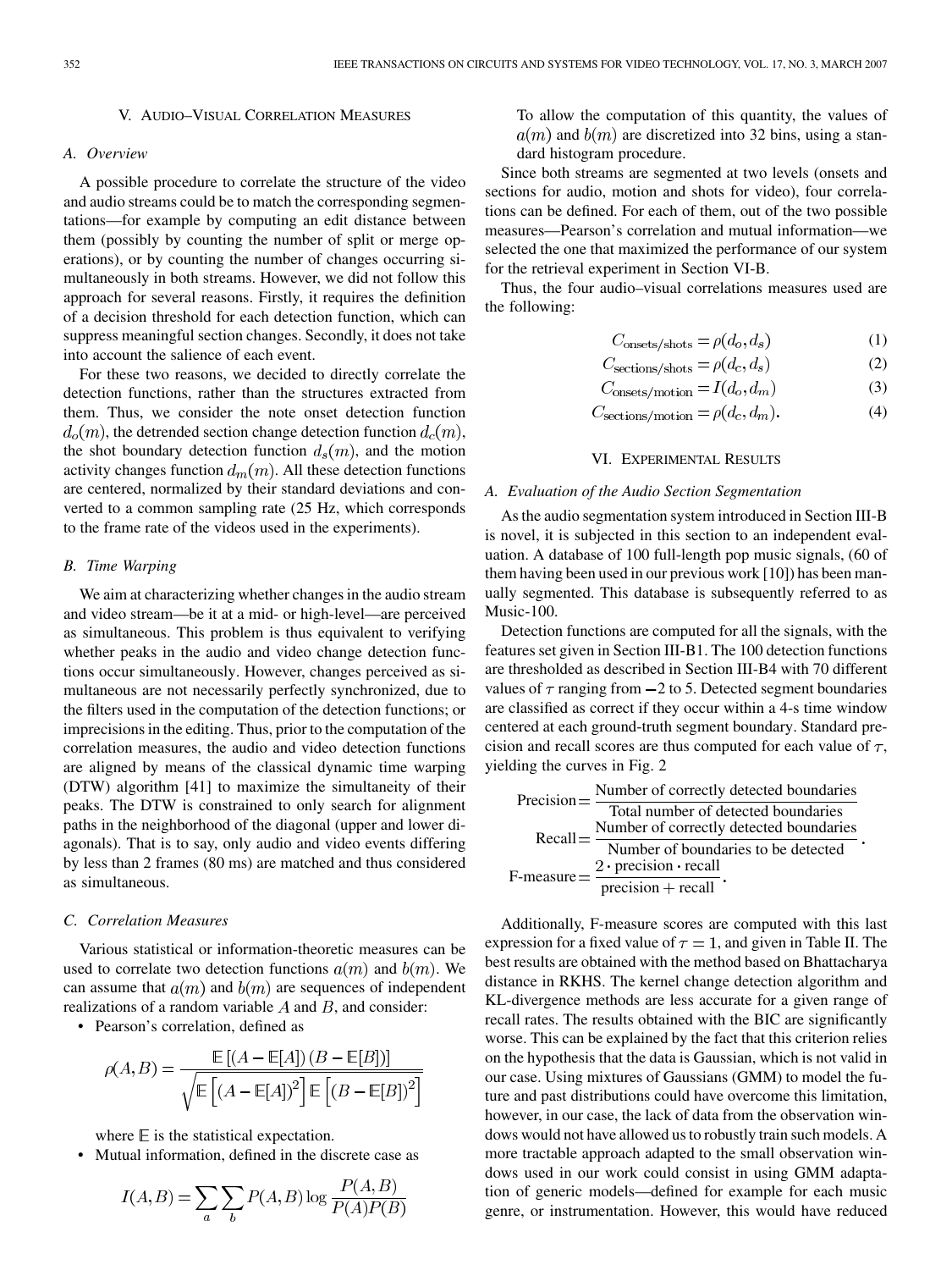<span id="page-6-0"></span>

Fig. 2. Recall-Precision curves for the audio segmentation task on the Music-100 database: comparison of the different novelty detection algorithms.

TABLE II F-MEASURE SCORES FOR DIFFERENT NOVELTY DETECTION ALGORITHMS, ON THE MUSIC-100 DATABASE

| Algorithm                          | <b>F-measure for</b> $\tau = 1$ |
|------------------------------------|---------------------------------|
| Bhattacharya distance in RKHS      | 0.74                            |
| KL Divergence in RKHS              | 0.68                            |
| Kernel Change Detection            | 0.72                            |
| 1-class SVM, Likelihood ratio test | 0.67                            |
| Bayesian Information Criterion     | 0.59                            |

the ability of our algorithm to deal with unusual timbral textures or music genres. The failure of such generative approaches highlights the robustness and relevance of kernel methods for high-dimensional problems with scarce observations.

Precision and recall curves are also given in Fig. 3 for the best method (Bhattacharya distance in RKHS), with different sets of features: the whole features set computed in [Section III-B1,](#page-2-0) the 32 features obtained with the feature selection process, and the previous parametrization described in [\[10\]](#page-8-0). The new features set leads to better performance compared to our previous parametrization. Moreover, there is no significant difference of performance between the entire features set and the reduced set obtained after feature selection. Feature selection can thus be seen as a way of reducing the complexity of the novelty detection process without causing performance degradations. It is also important to mention that the 70 candidate features introduced in [III-B1](#page-2-0) were preselected by the authors for this segmentation application. An additional experiment employing a larger and more diverse set of candidates may provide stronger arguments to justify the importance of feature selection.

#### *B. Audio Retrieval From Video*

In this second experiment, we consider the problem of finding the music corresponding to a given video, using the correlation measures defined above. For this purpose, we gathered a database of 100 music videos (Videos-100), from various sources: 25 music videos of high aesthetic and production value from



Fig. 3. Recall-Precision curves for the audio segmentation task on the Music-100 database: comparison of different features set.

[\[4\]–\[6\]](#page-7-0), and 75 music videos aired on the MTV and MCM television channels. All the videos are encoded in the MPEG-2 format, with a resolution of  $320 \times 240$ , at 25 fps.

Given a video sequence  $V_i, i \in [1...100]$ , taken from the database, all the audio streams  $(A_i)_{i \in [1...100]}$  available in the database are ranked according to one of the audio–visual correlation measures defined above. A threshold  $\theta$  is used to define the set  $R_i(\theta)$  of audio tracks which are the most correlated with the video query  $V_i$ 

$$
R_i(\theta) = \{j, C(A_j, V_i) > \theta\}.
$$

For this retrieval experiment using a video query, precision and recall are defined as

$$
\begin{aligned} \text{Precision}_{i}(\theta) &= \left\{ \begin{matrix} \frac{1}{|R_{i}(\theta)|}, & \text{if } i \in R_{i} \\ 0, & \text{if } i \notin R_{i} \end{matrix} \right. \\ \text{Recall}_{i}(\theta) &= \left\{ \begin{matrix} 1, & \text{if } i \in R_{i} \\ 0, & \text{if } i \notin R_{i} \end{matrix} \right. \end{aligned}
$$

where  $\lvert \cdot \rvert$  denotes set cardinality. Global Precision and Recall scores, for a given value of  $\theta$ , are obtained by averaging Precision<sub>i</sub>( $\theta$ ) (resp. Recall<sub>i</sub>( $\theta$ )),  $i \in [1...100]$ . Recall-Precision curves are given in [Fig. 4.](#page-7-0)

The fast decrease of precision, as recall increases, suggests that the correlations are relevant for retrieval only on a subset of the database. Among this subset, the best performance can be achieved by considering the correlation between shot changes and note onsets. Yang and Brown performed in [\[13\]](#page-8-0) a related retrieval experiment, by correlating a beat-tracking detection function, and motion features. They obtained a perfect match for each of their five test video queries. However, the nature of the material used in their work and the size of their dataset does not allow us to make a direct comparison.

It is worth noting that according to this evaluation protocol, for a given video sequence, the only piece of music counted as a correct result is the piece of music for which the video was produced. Highly correlated pairs of video and audio segments extracted from two distinct music videos are counted as errors.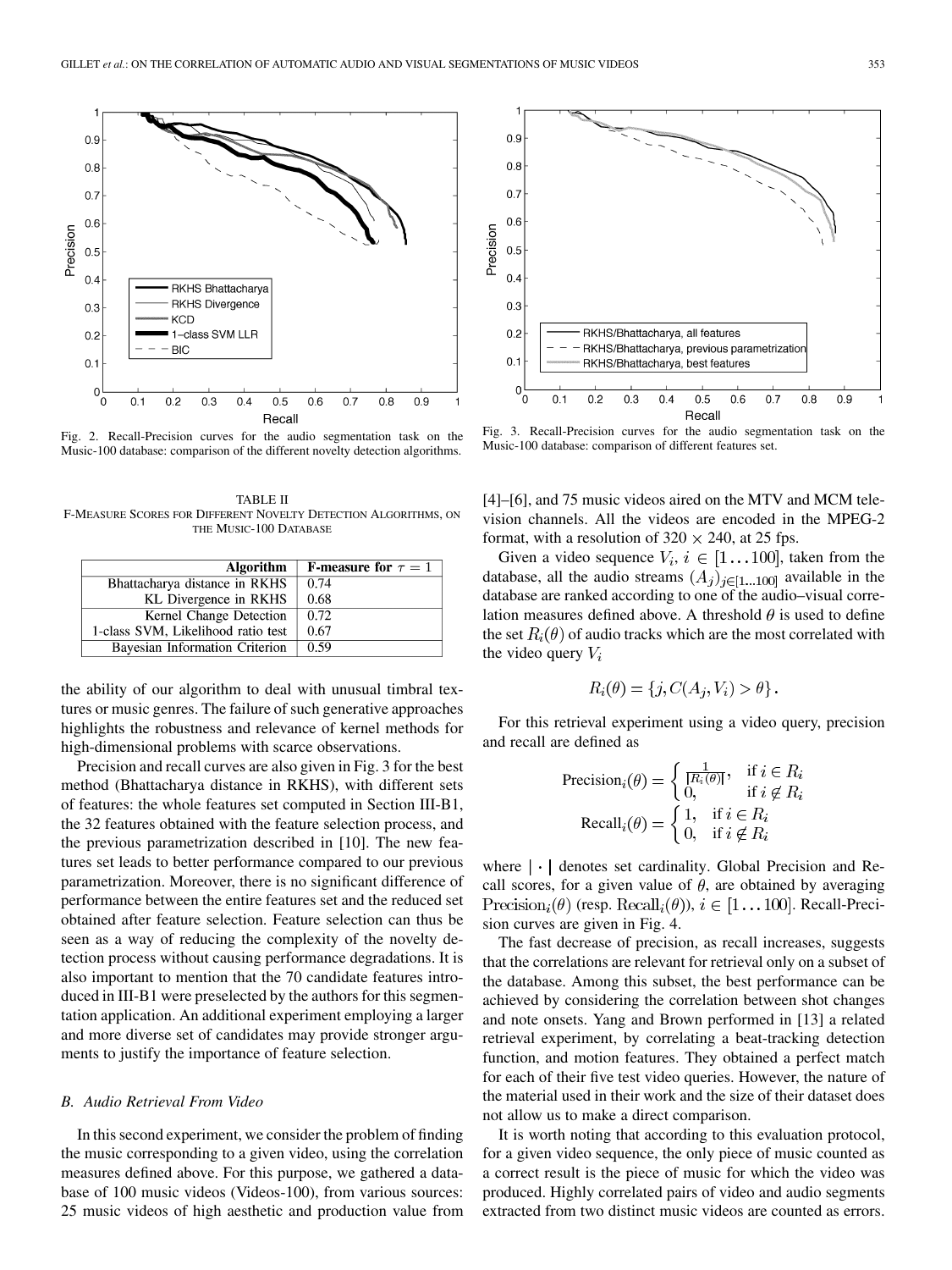<span id="page-7-0"></span>

Fig. 4. Recall-Precision curves for the music retrieval with video query experiment, on the Videos-100 database.

Nevertheless, some of these pairs can be meaningful and sometimes surprisingly interesting—suggesting that some results considered as incorrect could indeed be relevant to a human user.

## *C. Influence of Music Video Genre on Audio–Visual Correlations*

Prior to the following experiment, music videos were manually classified into five categories, depending on their video content and its relationship to the music.

- **Narrative**: The music video has a strong narrative content and chronology.
- **Musicians**: The music video mostly features shots of the band members performing the music.
- **Dance**: The music video mostly shows dancers (this can include the singer) dancing to the music.
- Abstract visuals: The music video is a sequence of shots with a high-level semantic relationship with the music. For example shots are related to the song lyrics, mood or atmosphere.
- **Video sampling, VJing**: The music video is made of short video clips edited or triggered to match the beat and samples used in the music.

When several categories could be used to label a music video, the category describing the largest number of sequences was used.

The aim of the experiment is to identify for which categories the correlation measures previously defined are relevant and useful for retrieval. For this purpose, for each video stream  $V_i$ , all the audio streams  $A_i$  are ranked according to their correlation with  $V_i$ . Let  $r_i$  be the rank assigned to the original audio stream that accompanied the video  $V_i$ . Low values of  $r_i$  indicate that the relationship between the music and visuals is strong enough to allow the music to be easily retrieved from the video content. Table III lists the average of  $r_i$  in each of the five subsets presented above.

It can be seen that the audio–visual correlations are extremely significant for the video sampling category. More generally,

TABLE III INFLUENCE OF MUSIC VIDEO GENRE ON RETRIEVAL RESULTS

| Category         | Average rank of the original video |
|------------------|------------------------------------|
| <b>Narrative</b> | 23                                 |
| Abstract visuals | 19                                 |
| Dance            |                                    |
| <b>Musicians</b> |                                    |
| Video sampling   |                                    |

these correlations are more efficient for the retrieval of music videos emphasizing on music related activities (dance, performances) than on *narrative*, or *abstract visuals* videos for which the audio and video can only be matched efficiently at a higher semantic level.

#### VII. CONCLUSION AND FUTURE WORK

Segmentation and event detection algorithms for music and video content processing were presented. In particular, we introduced a novel approach for music segmentation that makes use of feature selection and statistical novelty detection algorithms based on kernel methods. This novel approach was individually evaluated on a database of pop music signals, and showed improvements over the baseline BIC algorithm.

Audio–visual correlation measures were derived from the segmentations, allowing for the detection of co-occuring changes in the audio and video content of music videos. These correlations can be used to match audio and video content for retrieval applications, especially audio retrieval from video query. This was validated by an experimental evaluation on a corpus of 100 music videos and gave promising results. The results show that the performance depend on the music video genre, hence suggesting genre classification applications.

Future work will address this genre classification problem, by defining additional video and audio features, as well as new forms of correlations. The matching of the audio and video streams could also be enhanced by considering intermediate or higher levels of segmentation—for example by detecting beats (rather than note onsets) in the music, or by identifying sequence changes in the video. Further applications and developments of our work could also include automatic generation of music videos, or query by video systems to assist audio mixing and soundtrack composition.

#### **REFERENCES**

- [1] L. Xie, L. Kennedy, S.-F. Chang, A. Divakaran, H. Sun, and C.-Y. Lin, "Discovering meaningful multimedia patterns with audio–visual concepts and associated text," in *Proc. IEEE Int. Conf. Image Process.*, Oct. 2004, vol. 4, pp. 2383–2386.
- [2] J. Huang, Z. Liu, and Y. Wang, "Classification of TV programs based on audio information using hidden Markov model," in *IEEE Workshop Multimedia Signal Process.*, 1998, pp. 27–32.
- [3] A. Albiol, L. Torres, and E. Delp, "Combining audio and video for video sequence indexing applications," in *Proc. IEEE Int. Conf. Multimedia Expo*, 2002, pp. 353–356.
- [4] M. Gondry (director)*, The Work of Director Michel Gondry.* DVD, Palm Pictures, 2003.
- [5] S. Jonze (director), *The Work of Director Spike Jonze.* DVD, Palm Pictures, 2003.
- [6] EAF Music*Visual Niches—Extraordinary Music Videos*, DVD, , 2002.
- [7] L. Agnihotri, N. Dimitrova, J. Kender, and J. Zimmerman, "Music videos miner," in *Proc. 11th ACM Int. Conf. Multimedia*, 2003, pp. 442–443.